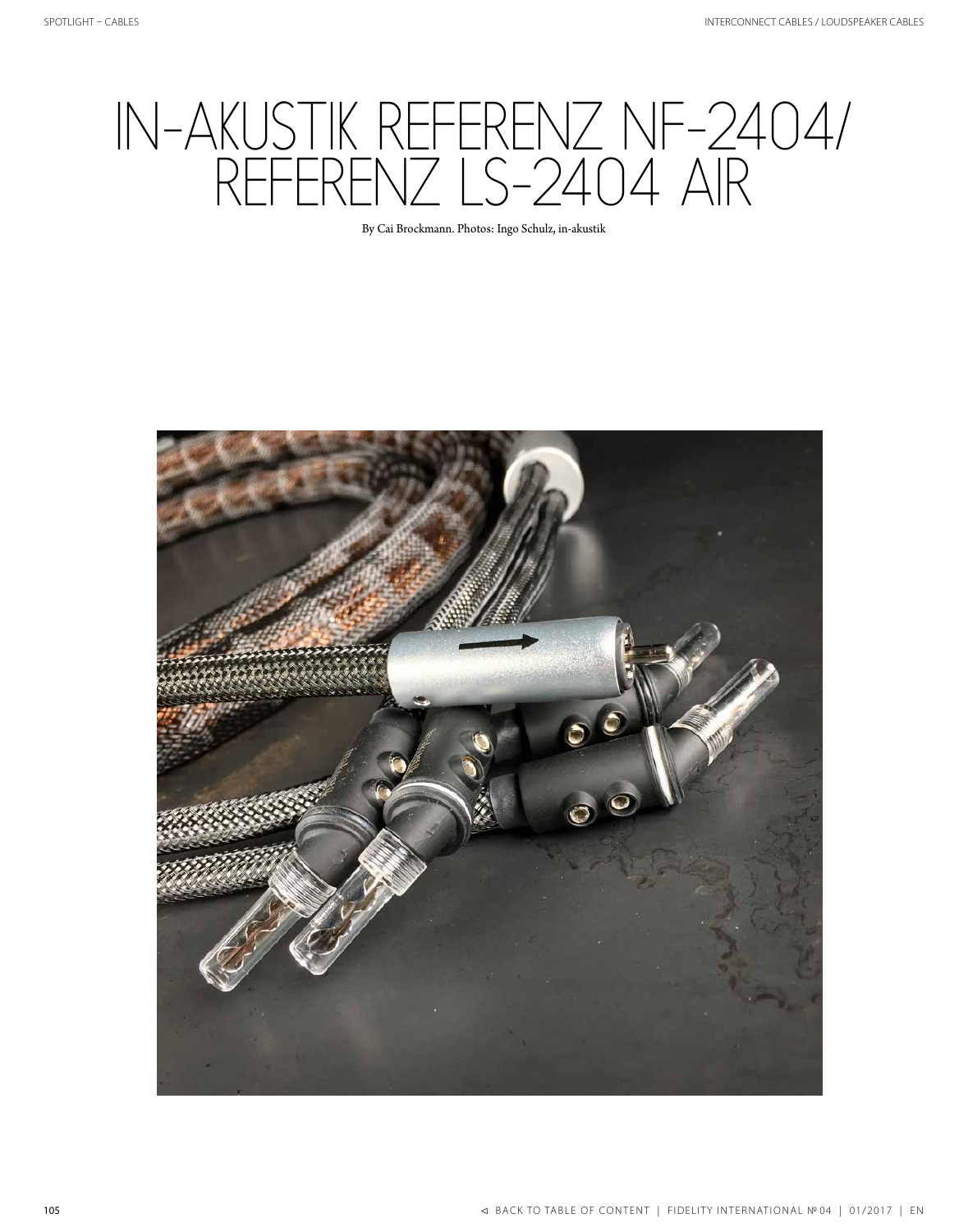## IN-AKUSTIK REFERENZ NF-2404/ REFERENZ LS-2404 AIR

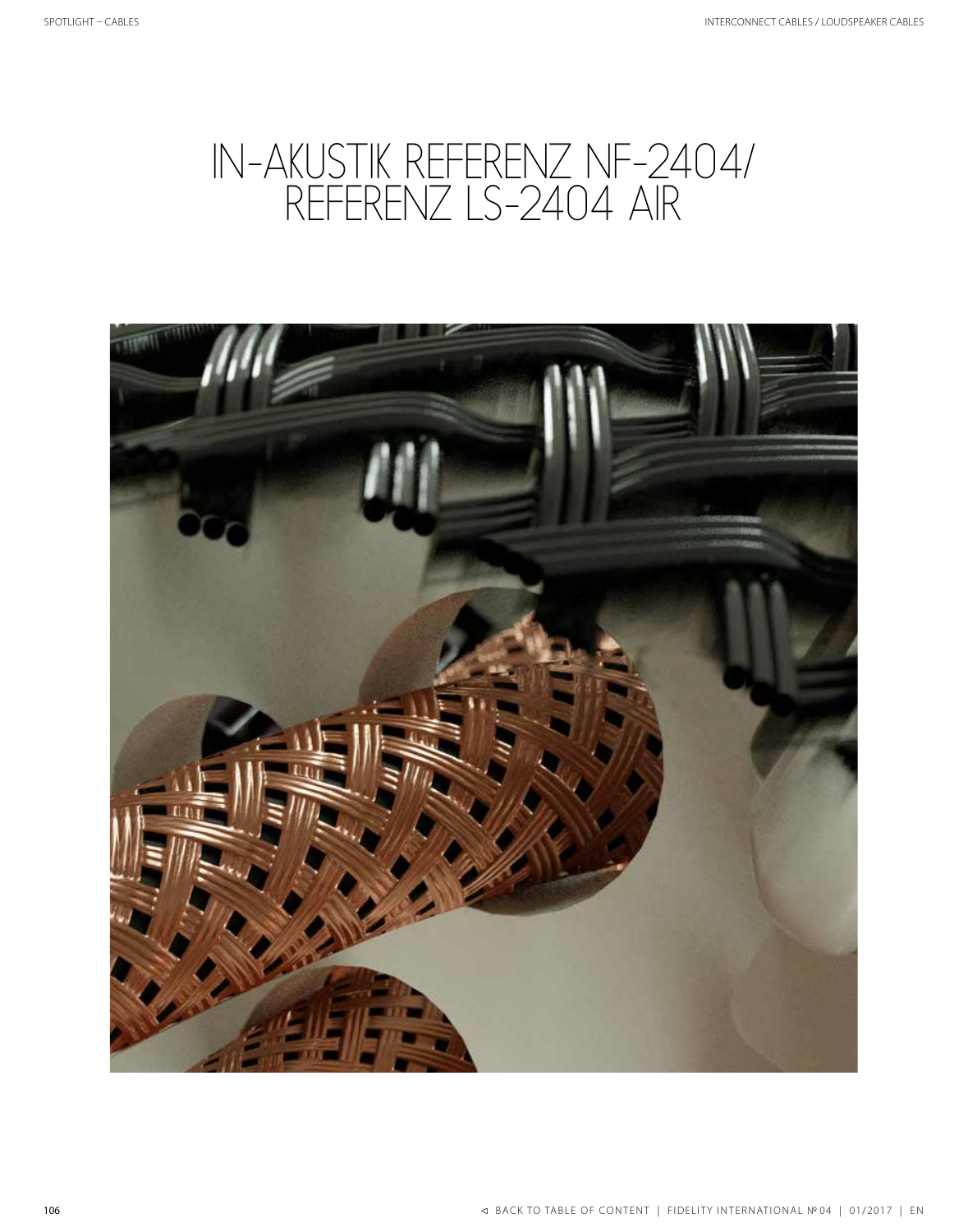

 Cables sometimes seem to have almost mystical properties. And the more expensive they are, the more magical the results—at least in the mind's eye of those who have just paid out an enormous amount of money for an exclusive product. Once and for all, they'll say, these accessories have finally given them the sound they've been longing to have for their particular configuration. Sometimes, you even get the impression that cables can handle audio repair work by "improving" the sound a system produces. That's absolute nonsense of course.

Thanks to their many years' experience in cable manufacturing—and presumably also due to their Swabian heritage—the experts at In-Akustik have always had a pleasantly level-headed attitude about such things. Their philosophy is clear, even at the very top of the high-end segment: "The best cable is not the one that gets the most out of a system, it's the one that loses the least." Every contact between components harbors the danger of loss or interference, which is also true in the cable itself . The engineers from the Black Forest counter this threat ▶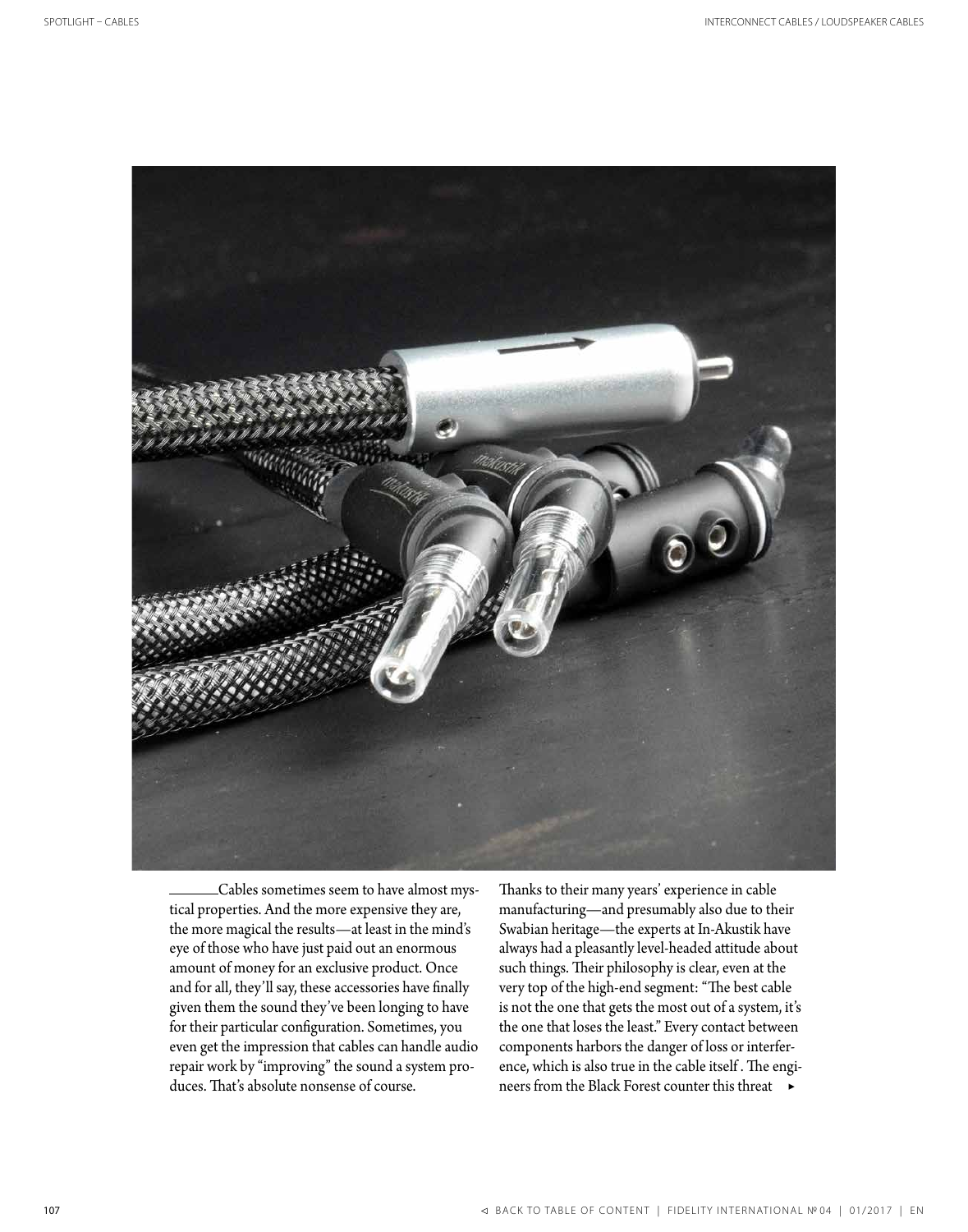

with excellent materials, a sophisticated design and meticulous workmanship. Head designer Holger Wachsmann puts it this way: "We rely on physics, not hocus-pocus."

And quod erat demonstrandum is the guiding principle in this branch of science. In its recently extended top-of-the-range Referenz Selection series, In-Akustik has set new standards in mechanical engineering and braiding techniques. Because air remains the best insulator, the engineers have come up with a clever but amazingly simple construction made up of flexible supporting frame elements. In the interior of the impressive-looking cable, these supporting frames hold the two symmetrically arranged conductors in a helix shape with much surrounding air, keeping the shielding at an exact

distance. Hence the name "air helix design." True to the In-Akustik philosophy, the supporting elements as well as the cable itself are manufactured in Germany. During assembly, the elements are clipped together by hand, equipped with the defined braided conductors, covered with a jacket, and fitted with the appropriate rhodium plated connectors. Because this intricate process is too complex for a machine, the air helix Referenz cables are assembled by specially trained staff at an In-Akustik facility near Freiburg.

The NF and the LS cables, both of which I had the pleasure of testing, are really light despite their impressive girth, and also extremely flexible in terms of their bending radius. This practicality in daily use is a pleasant change from a lot of other "super  $\rightarrow$